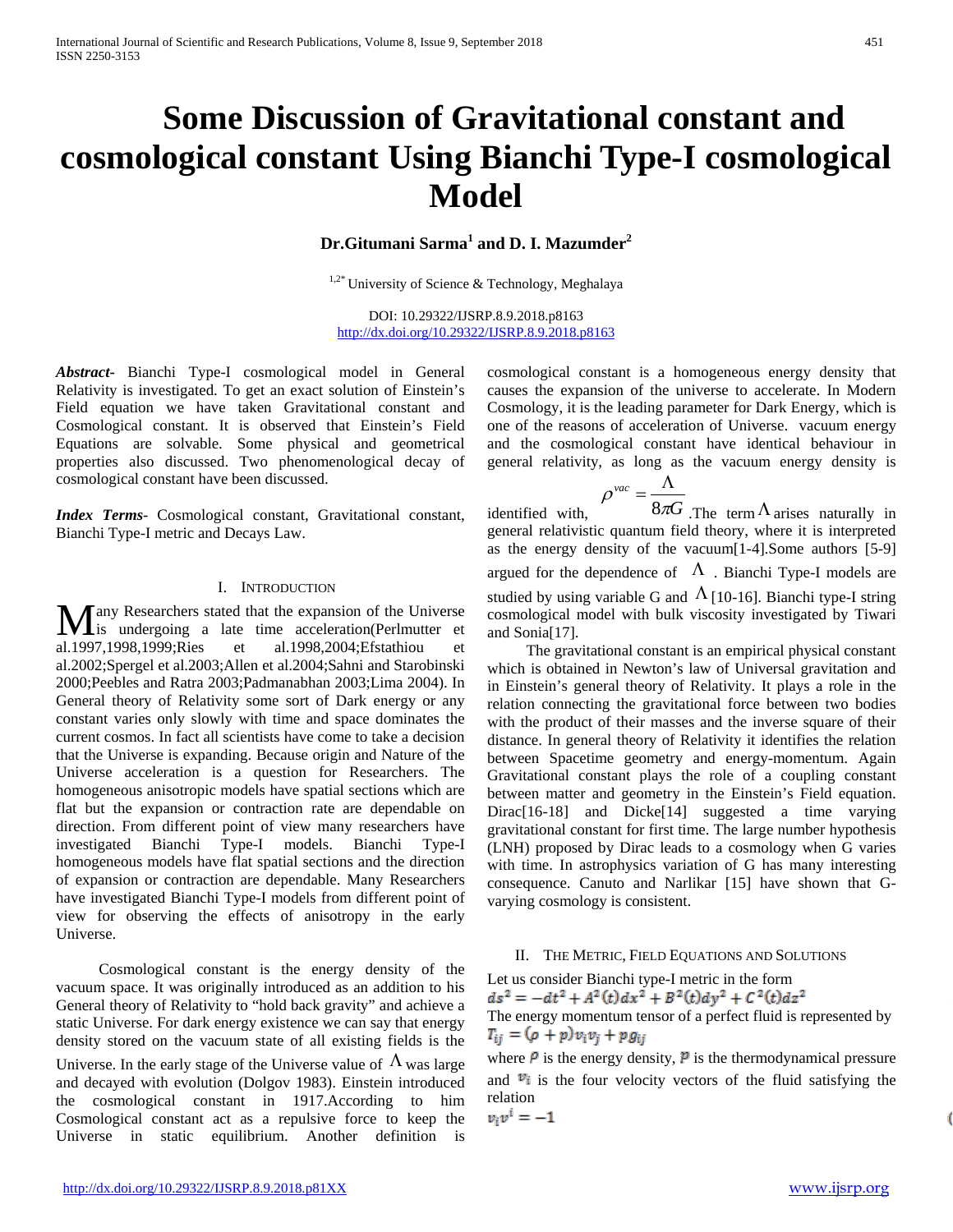The Einstein's field equations with time dependent G and  $\Lambda$  are

$$
R_{ij} - \frac{1}{2} R g_{ij} = -8\pi G(t) T_{ij} + \Lambda(t) g_{ij}
$$

For the metric (1) and the energy-momentum tensor (2) in commoving system of coordinates, the field equation (4) yields

$$
8\pi Gp - \Lambda = -\frac{B}{B} - \frac{C}{C} - \frac{BC}{BC} ,
$$
  
\n
$$
8\pi Gp - \Lambda = -\frac{A}{A} - \frac{C}{C} - \frac{AB}{AC} ,
$$
  
\n
$$
8\pi Gp - \Lambda = -\frac{A}{A} - \frac{B}{B} - \frac{AB}{AB} ,
$$
  
\n
$$
8\pi Gp + \Lambda = \frac{AB}{AB} + \frac{BC}{BC} + \frac{AC}{AC} .
$$

In view of vanishing divergence of Einstein tensor, we get

$$
8\pi G\left[\rho + (\rho + p)\left(\frac{A}{A} + \frac{B}{B} + \frac{C}{C}\right)\right] + 8\pi\rho G + \Lambda = 0
$$

The usual energy conservation equation  $T_{i,j}^T = 0$  yields<br>  $\dot{\rho} + (\rho + p) \left( \frac{A}{A} + \frac{B}{B} + \frac{C}{C} \right) = 0$ Combining (9) and (10) we get,  $8\pi\rho G + \Lambda = 0$ Let  $\overline{R}$  denotes the average scale factor of Bianchi type-I cosmology, then<br> $R^2 = \sqrt{-g} = ABC$ Subtracting (6) from (5) we get,<br>  $\frac{\overline{A}}{A} + \frac{\overline{AC}}{AC} - \frac{\overline{B}}{B} - \frac{\overline{BC}}{BC} = 0$ <br>  $\Rightarrow ABC \left( \frac{\overline{A}}{A} + \frac{\overline{AC}}{AC} - \frac{\overline{B}}{B} - \frac{\overline{BC}}{BC} \right) = ABC \times 0$  $\Rightarrow$   $\overline{ABC}$  +  $\overline{ACB}$  -  $\overline{ABC}$  -  $\overline{ABC}$  = 0  $\Rightarrow$   $\overrightarrow{ABC}$  +  $\overrightarrow{ACB}$  +  $\overrightarrow{ABC}$  -  $\overrightarrow{ABC}$  -  $\overrightarrow{ABC}$  -  $\overrightarrow{ABC}$  = 0  $\Rightarrow$   $d(ABC) - d(ABC) = 0$ Integrating we get,<br>  $\begin{aligned} \n\overrightarrow{ABC} - \overrightarrow{ABC} &= k_1. \quad \text{(Constant of integration)}\\ \n\Rightarrow \frac{\overrightarrow{ABC}}{\overrightarrow{ABC}} - \frac{\overrightarrow{ABC}}{\overrightarrow{ABC}} &= \frac{k_1}{\overrightarrow{ABC}} \n\end{aligned}$  $\Rightarrow \frac{A}{A} - \frac{B}{B} = \frac{k_1}{B^2}$ [ $Using (12)$ ]

Similarly, subtracting (7) from (6)<br>  $\Rightarrow \frac{\vec{B}}{B} - \frac{\vec{C}}{C} = \frac{k_2}{R^2}$ Integrating (13)  $\ln A - \ln B = \int \frac{k_1}{R^2} dt$  $\Rightarrow$  ln  $\frac{A}{R}$  = k<sub>1</sub>  $\int \frac{dt}{R^2}$  $\Rightarrow \frac{A}{B} = exp \left[ k_1 \int \frac{dt}{R^2} \right]$  $\Rightarrow A = B exp\left[k_1 \int \frac{dt}{R^2}\right]$ 

Similarly integrating (14) we get

$$
B(\pm)Cexp\left[k_2\int \frac{dt}{R^2}\right]
$$
\n(16)  
\nMultiplying (15) by (16) we get,  
\n
$$
AB = BC \exp\left[(k_1 + k_2)\int \frac{dt}{R^2}\right]
$$
\n(5)  
\nFrom (12)  
\n
$$
A\hat{B}\hat{C} = R^2
$$
\n
$$
\Rightarrow BC \exp\left[(k_1 + k_2)\int \frac{dt}{R^2}\right] \cdot C = R^2
$$
\n
$$
\Rightarrow \bigoplus C^2 \exp\left[(k_1 + k_2)\int \frac{dt}{R^2}\right] = R^2
$$
\n
$$
\Rightarrow \bigoplus C^2 \exp\left[k_2\int \frac{dt}{R^2}\right] C^2 \exp\left[(k_1 + k_2)\int \frac{dt}{R^2}\right] = R^2
$$
\n
$$
\Rightarrow C^2 \exp\left[(k_1 + 2k_2)\int \frac{dt}{R^2}\right] = R^2
$$
\n
$$
\Rightarrow \bigoplus C^2 \exp\left[-(k_1 + 2k_2)\int \frac{dt}{R^2}\right]
$$
\n
$$
\Rightarrow C = m_2 R \exp\left[-\frac{(k_1 + 2k_2)}{3}\int \frac{dt}{R^2}\right]
$$
\n(17)

Ffdmk(16) we get,  
\n
$$
B = R \cdot exp \left[ -\frac{(k_1 + 2k_2)}{3} \int \frac{dt}{R^2} \right] \cdot exp \left[ k_2 \int \frac{dt}{R^2} \right]
$$
\n
$$
\Rightarrow B = R \cdot exp \left[ \frac{-k_1 - 2k_2 + 3k_2}{3} \int \frac{dt}{R^2} \right]
$$
\n
$$
\Rightarrow (\cancel{E} \geq \frac{1}{2}) \cdot exp \left[ \frac{(k_2 - k_1)}{3} \int \frac{dt}{R^2} \right]
$$

From (15) we get,  
\n
$$
A = R \cdot exp \left[ \frac{(k_2 - k_1)}{3} \int \frac{dt}{R^2} \right] \cdot exp \left[ k_1 \int \frac{dt}{R^2} \right]
$$
\n
$$
\Rightarrow A = R \cdot exp \left[ \frac{(k_2 - k_1 + 3k_1)}{3} \int \frac{dt}{R^2} \right]
$$
\n
$$
\Rightarrow A = m_1 R \cdot exp \left[ \frac{(2k_1 + k_2)}{3} \int \frac{dt}{R^2} \right]
$$

where  $m_1$ ,  $m_2$  and  $m_3$  are constants of integration and  $m_1\cdot m_2\cdot m_3=1$ 

- (13) Once the values of  $A$ <sup>b</sup> and  $C$  are obtained, we now discuss the following two cases:
- **Case 1:** Cosmological constant  $\mathbf{\hat{A}}$  is constant  $(14)$

$$
\vec{G} = -\frac{\vec{\Lambda}}{8\pi\rho}
$$
 (21)  
When  $\vec{\Lambda} = \text{constant}$ ,  $\vec{\Lambda} = 0$   
 $\therefore$  From (21),  
 $\vec{G} = 0$   
 $\Rightarrow \vec{G} = \text{constant}$   
Thus we observed the when generalized constant is constant.

Thus we observed that when cosmological constant is constant then the gravitational constant is also behaves as constant.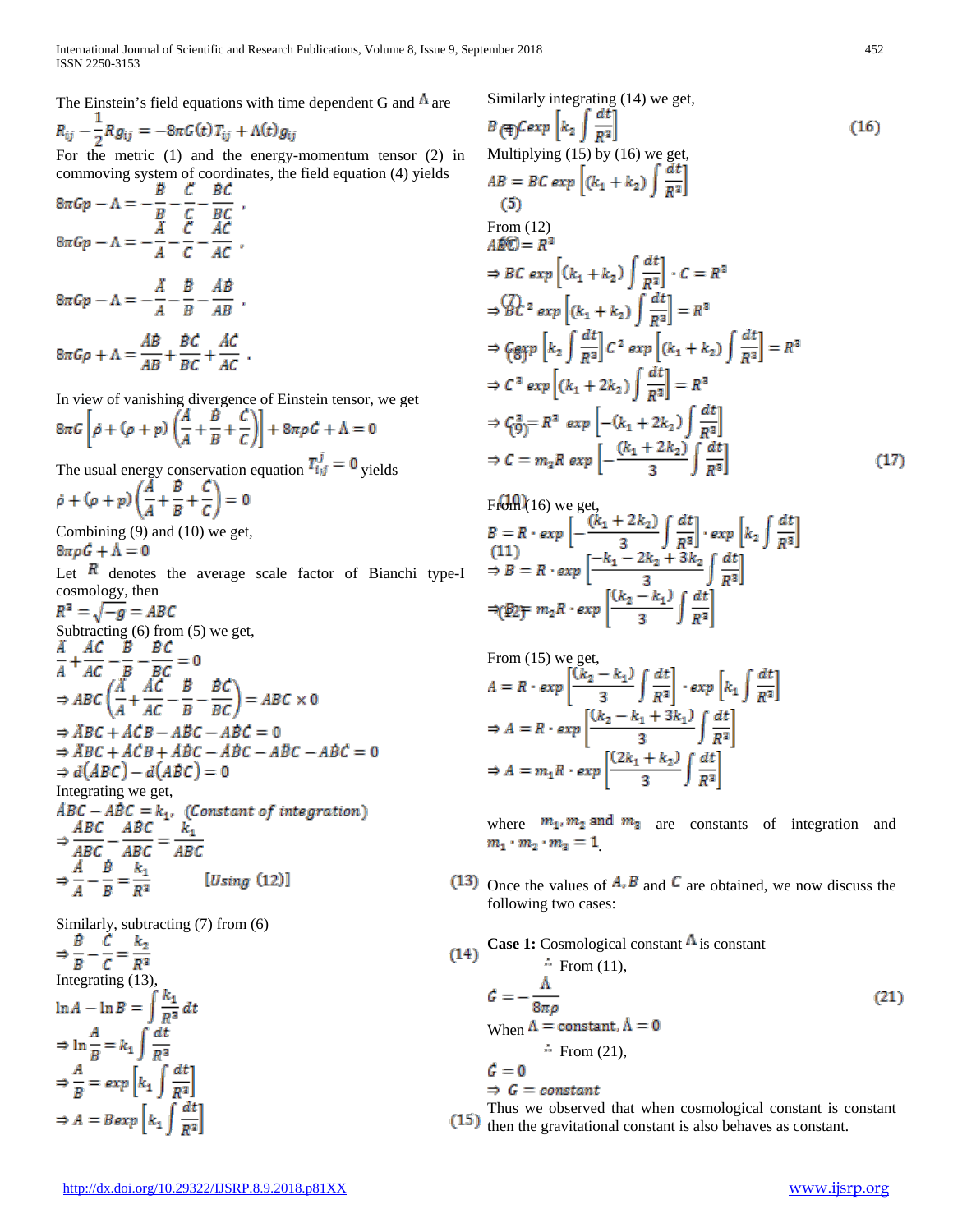From (20) we have,  
\n
$$
A = m_1R \cdot exp \left[ \frac{(2k_1 + k_2)}{3R^2} \int \frac{dt}{R^2} \right] \cdot \frac{(2k_1 + k_2)}{3R} \cdot \frac{1}{R^3} + m_2R \cdot exp \left[ \frac{(\frac{2k_1 + k_2}{3R^2})R^2}{(2k_1 + 2R^2)R^2} \right]
$$
  
\n $\Rightarrow \frac{A}{A} = \frac{2k_1 + k_2}{3R^2} + \frac{R}{R}$   
\n $\Rightarrow \frac{A}{2R^2} = \frac{2k_1 + k_2}{3R^2} + \frac{R}{R}$   
\n $\Rightarrow \frac{A}{2R} = \frac{2k_1 + k_2}{3R^2} + \frac{R}{R}$   
\n $\Rightarrow \frac{A}{2R} = \frac{2k_1 + k_2}{3R^2} + \frac{R}{R}$   
\n $\Rightarrow \frac{A}{2R} = \frac{3R}{3R^2} + \frac{R}{R}$   
\n $\Rightarrow \frac{A}{2R} = \frac{3R}{3R^2} + \frac{R}{R}$   
\n $\Rightarrow \frac{A}{2R} = \frac{3R}{3R^2} + \frac{R}{R}$   
\n $\Rightarrow \frac{A}{2R} = m_1R^{-2}exp \left[ \frac{(2k_1 + k_2)}{3R} \right] \frac{dt}{R^2} \right] \cdot \frac{(2k_1 + k_2)}{3R} \cdot \frac{1}{R^2} + m_1Rexp \left[ \frac{(2k_1 + k_2)}{3R} \right] \cdot \frac{dx}{R^2} + m_1Rexp \left[ \frac{(2k_1 + k_2)}{3R} \right] \cdot \frac{dx}{R^2} + \frac{dx}{R}$   
\n $\Rightarrow \frac{A}{A} = \frac{(2k_1 + k_2)^2}{3R^2} - \frac{2(2k_1 + k_2)}{3R^2} \right] \cdot \frac{dx}{R^2} \cdot \frac{1}{R^2} + m_1Rexp \left[ \frac{(2k_1 + k_2)R}{3R^2} \right] \cdot \frac{dx}{R^2} + \frac{dx}{R}$   
\n $\Rightarrow \frac{A}{A} = \frac{(2k_1 + k_2)^2}{3R^$ 

ii.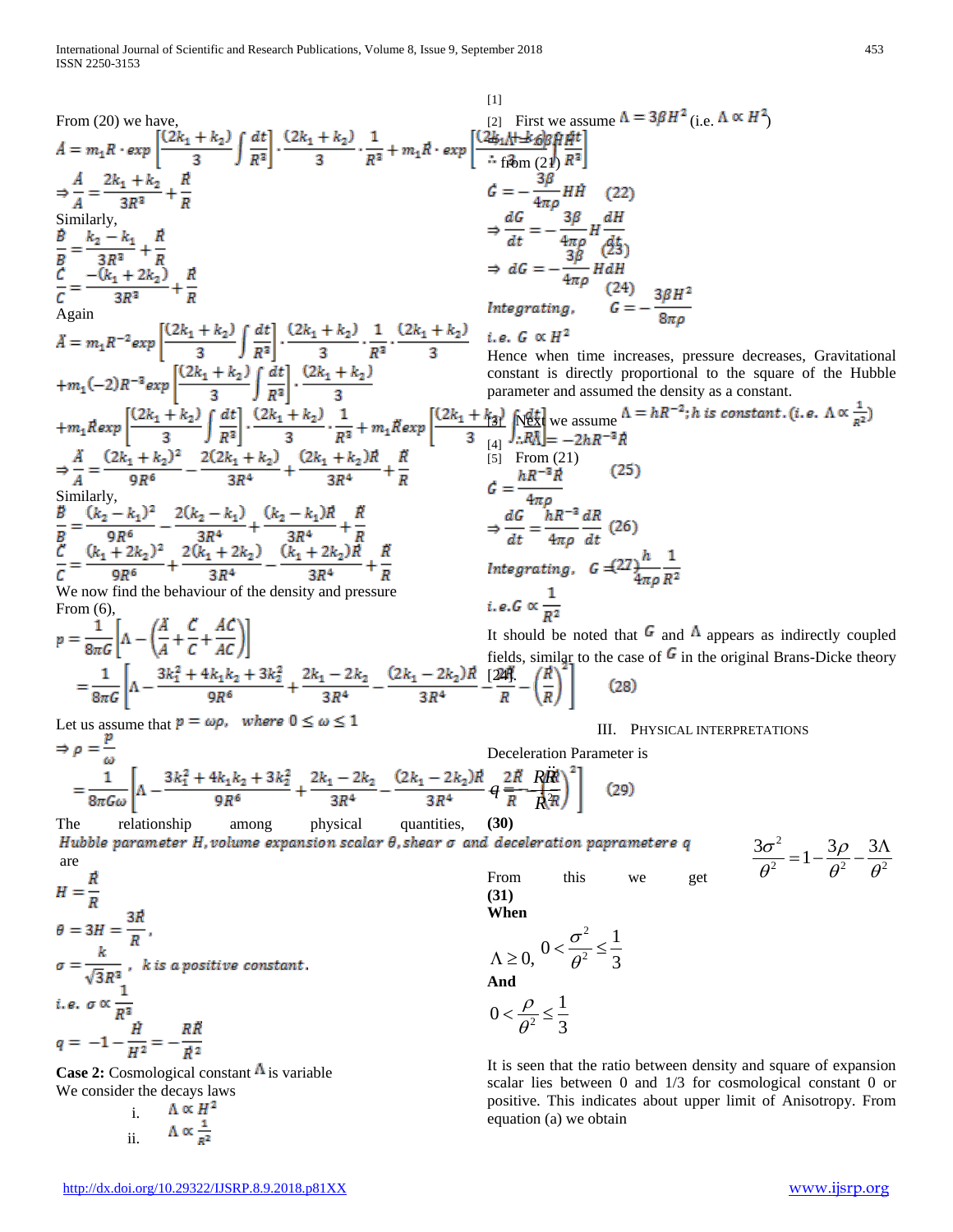International Journal of Scientific and Research Publications, Volume 8, Issue 9, September 2018 454 ISSN 2250-3153

$$
\frac{3\sigma^2}{3H^2} = 1 - \frac{\rho}{\rho_c} - \frac{\rho_{\Lambda}}{\rho_c}
$$
  
(32)  

$$
\rho_c = 3H^2
$$

Is the critical density and

 $\rho_{\Lambda} = \Lambda$ 

Is the vacuum density. Hubble Parameter H can also be expressed as

$$
H = \frac{1}{3} \left( \frac{\dot{A}}{A} + \frac{\dot{B}}{B} + \frac{\dot{C}}{C} \right)
$$

It is observed that Hubble parameter gives a decrease value with the increase of time. Also Expansion scalar decreases with time increases.

In case ii, we consider decaying vacuum energy density. i,e

$$
\Lambda = kH^2
$$
  
(a)

Where k is a constant. From field equation (8) we get  $3H^2 - \sigma^2 = \rho + \Lambda$ <br>(b)

$$
(\mathbf{b})
$$

When the Universe expanded energy density decreases and an infinitely large R corresponds to a  $\rho$  close to zero. For this

 $3H^2 - \Lambda \rightarrow 0$ 

(i) Cosmological constant must be positive

(ii)Since Hubble parameter zero R becomes constant (iii)For positive cosmological constant the evaluation of Universe never comes to halt. It is observed that the presence of dark energy i,e positive cosmological constant gives the accelerated universe. From (a) and (b)

$$
k = \frac{3\Omega}{1 + \Omega} \left( 1 - \frac{\sigma^2}{27\theta^2} \right)
$$

Where

$$
\Omega = \frac{\Lambda}{\rho}
$$

 **(c)**

Deceleration Parameter q can be obtained as

 $q = 2 - k$ 

Recent observations by S.Perlmutter [25] gives that the present universe is accelerating phase and deceleration parameter lies somewhere in the range  $0 < q \le 1$ . It also follows that our model

of the universe consistent with recent observations. The deceleration parameter q approaches the value zero (when a= -3) as in the case of De-sitter universe.

## IV. CONCLUSIONS

 We have investigated Bianchi type-I cosmology containing barotropic equation of state and cosmological term proportional to the square of Hubble parameter and inversely proportional to the square of the scale factor. It is observed that this model gives a Universe which is not start from early stage. As proper volume becomes infinitely large as t tends to infinity, the other physical quantities such as density, pressure, shear becomes insignificant. Also shear tends to zero faster than the expansion. From equation (28) and (29) it is seen that Pressure and density decreases with the expansion of the Universe. It is found that deceleration parameter value is 2 when  $k=0$ . And for  $k=2$ , deceleration parameter is 0. Thus it is observed that contraction or expansion of the Universe depends on deceleration parameter. Also it is seen that Gravitational constant behaves like cosmological constant behaviour. When cosmological constant is constant, Gravitational constant also constant. Equation (32) gives an empty Universe When time t→∞. Another important matter that during variation of cosmological constant density observerved as a constant.

#### **REFERENCES**

- [1] Y. B. Zeldovich, Sov. Phys. JETP Lett. **6**,316 (1967).
- [2] Y. B. Zeldovich, Sov. Phys. JETP Lett. **14**,1143 (1968).
- [3] V. L. Ginzburg et al., Sov. Phys. JETP **33**,242 (1971).
- [4] S. A. Fulling et al., Phys. Rev. D. **10**, 3905(1974).
- [5] M. Endo and T. Fukui, Gen. Rel. Grav. **8**,833 (1977).
- [6] V. Canuato et al., Phys. Rev. Lett. **39**, 429(1977).
- [7] Y. K. Lau, Aust. J. Phys. **38**, 547 (1985).
- [8] M. S. Berman, Gen. Rel. Grav. **23**, 465(1991).
- [9] M. S. Berman, Phys. Rev. D **43**, 1075(1991).
- [10] A. Pradhan and V. K. Yadav, Int. J. Mod.Phys. D **11**, 893 (2002).
- [11] M.Sharma and S. Sharma ,The African Review of Physics,2016 11:0039
- [12] P. A. M. Dirac, Nature (London) 139, 1001 (1937).
- [13] P. A. M. Dirac, Proc. R. Soc. 165, 199 (1938).
- [14] R. H. Dicke, Nature (London) 192, 440 (1961).
- [15] V. M. Canuto and J. V. Narlikar, Astrophys. J. 236, 6 (1980).
- [16] A. Beesham, Gen. Rel. Grav. **26**, 159(1994).
- [17] R.K. Tiwari and Sonia Sharma, Chin. Phys.Lett. **28**, 090401 (2011).
- [18] P. A. M. Dirac, Nature (London) 139, 323 (1937).
- [19] A. I. Arbab, Chin. J. Astron. Astrophys. **3**,113 (2003).
- [20] A. I. Arbab, Gen. Rel. Grav. **30**, 1401(1998).
- [21] S. D. Maharaj and R. Naidoo, Astrophys.Space Sci. **208**, 261 (1993).
- [22] R. G. Vishwakarma, Gen. Rel. Grav. **37**,1305 (2005).
- [23] R. G. Vishwakarma et al., Phys. Rev. D **60**,063507 (1999).
- [24] Brans, C., Dicke, R. H. (1961). Phys. Rev. 124, 925.
- [25] S. Perlmutter et al., nature, Vol.391, no51, 1998.

## **AUTHORS**

**First Author** – Dr.Gitumani Sarma University of Science & Technology, Meghalaya, gmani.sarma@gmail.com **Second Author** – D. I. Mazumder, University of Science & Technology, Meghalaya, dilu.bty@gmail.com